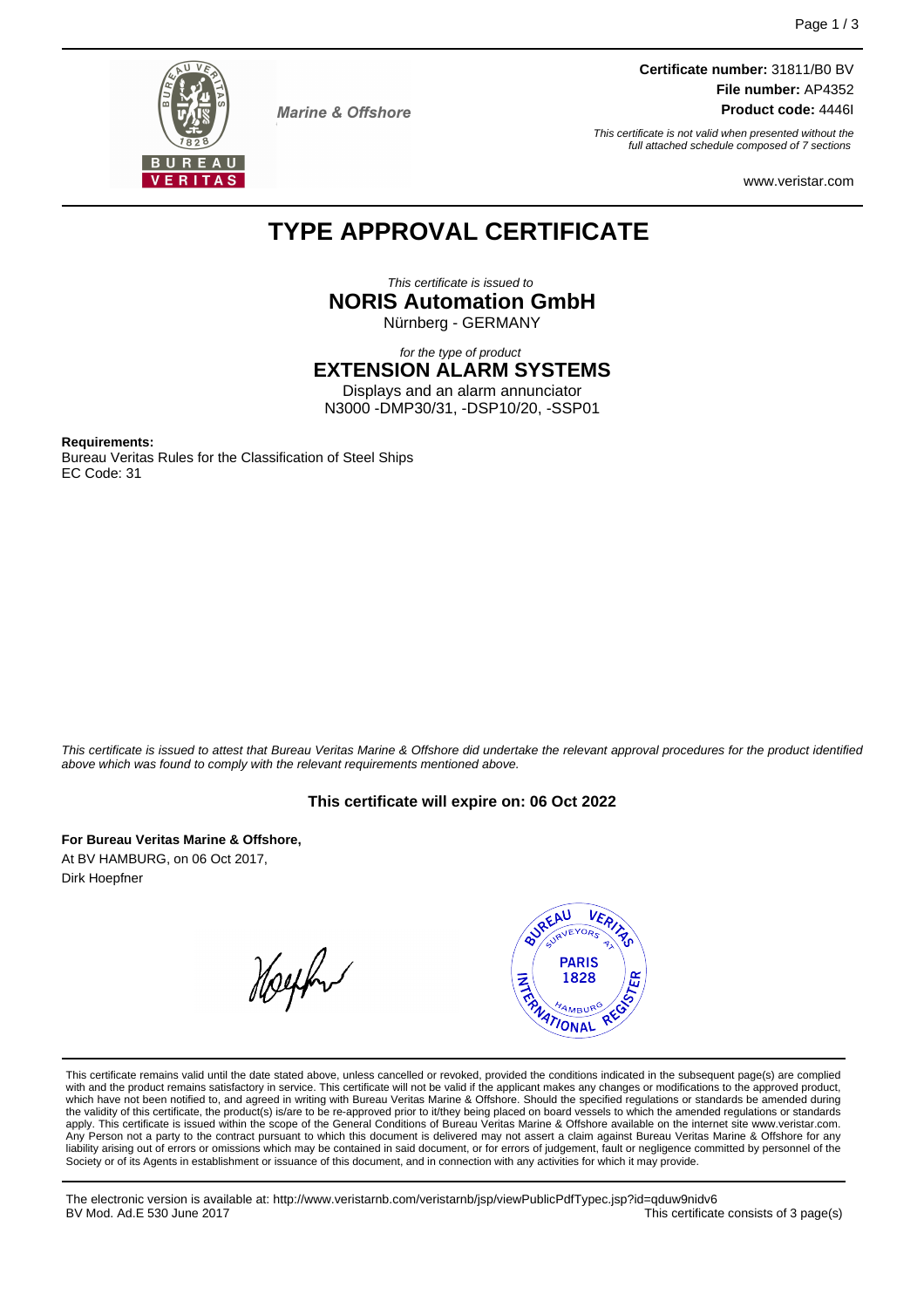# **THE SCHEDULE OF APPROVAL**

### **1. PRODUCT DESCRIPTION:**

The **N3000-DMP30/ -DMP31, N3000-DSP10/ -DSP20** and **N3000-SSP01** devices are displays and an alarm annunciator for an extension alarm system.

#### **1.1 - System components:**

|                       | N3000-DMP30/31                | N3000-DSP10/20                | N3000-SSP01               |
|-----------------------|-------------------------------|-------------------------------|---------------------------|
| Power supply:         | 24V DC                        | 24V DC                        | <b>24V DC</b>             |
| LC Display:           | 10 rows                       | 4 rows                        | n/a                       |
| Display lighting:     | dimmable                      | dimmable                      | dimmable                  |
| Inputs:               | 4x digital inputs             |                               | 4x digital inputs         |
| Outputs:              | 4x relay outputs              | 2x relay outputs              |                           |
| Connections:          | 1x RS-232/422/485             | 1x RS485                      | 1x RS485                  |
|                       | 1x RS422/485                  |                               |                           |
|                       | $2x$ CAN-bus                  |                               |                           |
|                       | 1x Ethernet RJ45              |                               |                           |
| Degree of protection: | $IP42$ (Front), $IP10$ (Rear) | $IP42$ (Front), $IP10$ (Rear) | IP65 (Front), IP10 (Rear) |
| Software version:     | Linux 2.6.22.6-Rev508         | N3 DSP10-1.00                 | N3 SSP01-1.10             |
|                       | N3 DMP-1.23xx                 |                               |                           |
| Remark:               | N3000-DMP31 with              | N3000-DSP20 with              | Indication of 9x2 alarms  |
|                       | Dead-Man function             | independent fire alarm unit   | massages and 1x status    |

#### **2. DOCUMENTS AND DRAWINGS:**

- NMS-KD-0023-1-en V01.03 dated 21.02.2012; NMS-KD-0023-2-en V01.05 dated 06.06.2012;

- NMS-KD-0026-1-en V01.02 dated 21.02.2012; NMS-KD-0026-2-en V01.04 dated 02.07.2012;
- NMS-KD-0035-1-en V01.02 dated 22.03.2012; NMS-KD-0035-2-en V01.02 dated 22.03.2012;
- I626E V01.04 dated 2012-10-24

- For B0 version: I626E V01.10 dated 2017-07-24

**DSP10/DSP20:** - 58.034.224.1 dated 15.12.2009; 58.034.224.2 dated 15.12.2009; DP3-1G Rev. a dated 01.08.2011;

- FF17-1G-III Rev. a dated 28.01.2010; GH245-1G II Rev. a dated 27.09.2010; PL600-1G III Rev. c dated 17.11.2010;

- HG-N3000-DSP10/20 II dated 05.03.2010; HG-N3000-DSP10/20 II Rev. a dated 16.12.2011; SA712-1 dated 27.10.09;

- SA712-1G dated 27.10.09; SA726-1 Rev. b dated 25.07.11; SA726-1G Rev. b dated 25.07.11;

- SL1225-1 Rev. b dated 22.07.2011; SL1225-2 Rev. b dated 22.07.2011; SL1227-1 Rev. b dated 25.07.2010;

- SL1300-1 Rev. c dated 17.11.2010; SL1300-2 Rev. c dated 17.11.2010; SL1301-1 Rev. b dated 24.09.2010;

- SL1301-2 Rev. b dated 24.09.2010

**DMP30/DMP31:** - NOR-MMI2-DMP-P.BP.200 Rev. 200 dated 12.4.10; NOR-MMI2-DMP-P.SP.201 Rev. 201 dated 10.10.11; - 58.034.220.3 Rev. b dated 06.06.11; DP4-1G III Rev. a dated 14.09.2011; FF15-1G III Rev. e dated 24.11.2011;

- GH231-3 III Rev. a dated 12.05.2011; HG-N3000-DMP30 Rev. b dated 16.12.2011; SA711-2 dated 18.01.08;
- SA711-2G Rev. a dated 14.02.11; SL1226-2 Rev. a dated 14.02.2011; SL1240-3 Rev. b dated 12.05.2011

**SSP01:** - 58.034.223.3 dated 28.06.2011; FF16-3 IV dated 02.02.2011; GH242-1 II dated 28.03.2011:

- HG-N3000-SSP01-3 Rev. e dated 16.12.2011; PL616-1 IV dated 22.11.2010; SA708-1 Rev. b dated 21.07.11;
- SA708-1G Rev. b dated 21.07.11; SL1228-1 Rev. b dated 21.07.2011; SL1239-3 Rev. d dated 17.10.2011;

## **3. TEST REPORTS:**

## **Noris Marine Systems GmbH & Co. KG:**

- FMEA:N3000-DMP, N3000-DSP10/20 dated 12.04.11

- PB00 101:2011-02 V.1.2 dated 2012-02-10

**TÜV Rheinland LGA Products GmbH:**

- 21171719\_001 dated 29.Juli 2011

- 21172964 Part A dated Oct.26, 2011

## **4. APPLICATION/LIMITATION:**

4.1 - Bureau Veritas Rules and Regulations for the Classification of Steel Ships.

4.2 - Approval valid for ships intended to be granted with the following additional class notations: **AUT-UMS, AUT-CCS, AUT-PORT and AUT-IMS.**

4.3 **-** Bureau Veritas Environmental Category, **EC Code: 31**

4.4 - The equipment fulfils the EMC requirements for installation on the Bridge and Deck Zone.

4.5 - Documents relating to each application are to be submitted to the Society's examination prior fitting on board.

4.6 - Factory Acceptance and On-board Tests are to be performed in accordance with requirements for Category II Equipment.

4.7 - Only Hardware and Firmware / Software successfully tested together in compliance with the regulations as referred to in page one, according to the declaration of the manufacturer is covered by this certificate.